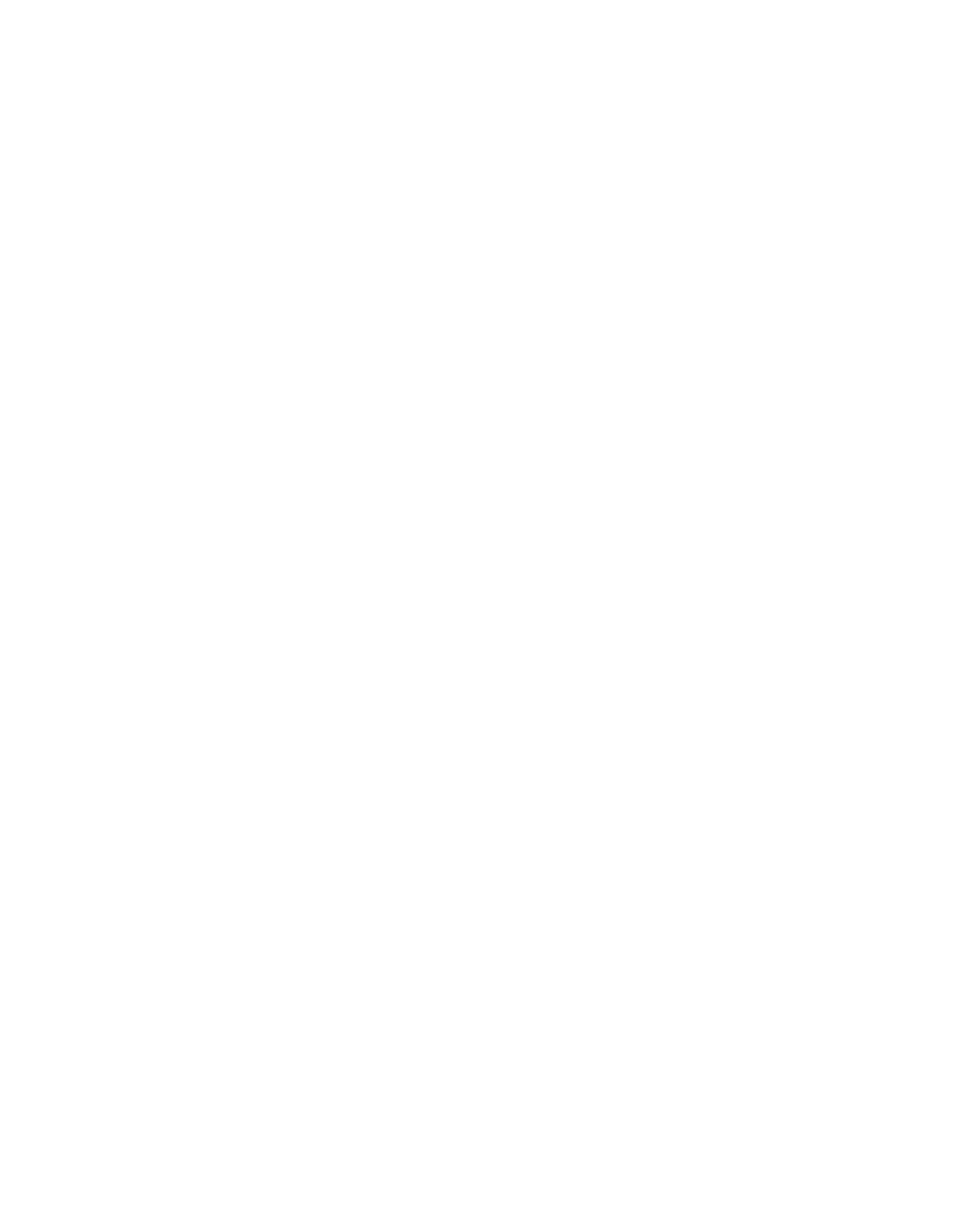### INTERNATIONAL MONETARY FUND

#### MEXICO

# **Selected Issues**

# Prepared by R. Blavy, H. Kamil, K. Magnusson, S. Phillips, and C. Walker (all WHD); and M. Souto (MCM)

Approved by the Western Hemisphere Department

January 15, 2009

#### Contents Page

| I. The Significance of U.S. Regional Economic Conditions for Remittances       |  |
|--------------------------------------------------------------------------------|--|
| II. Exchange Rate Exposure of the Mexican Corporate Sector: Progress and       |  |
| III. Estimating Default Frequencies and Macrofinancial Linkages in the Mexican |  |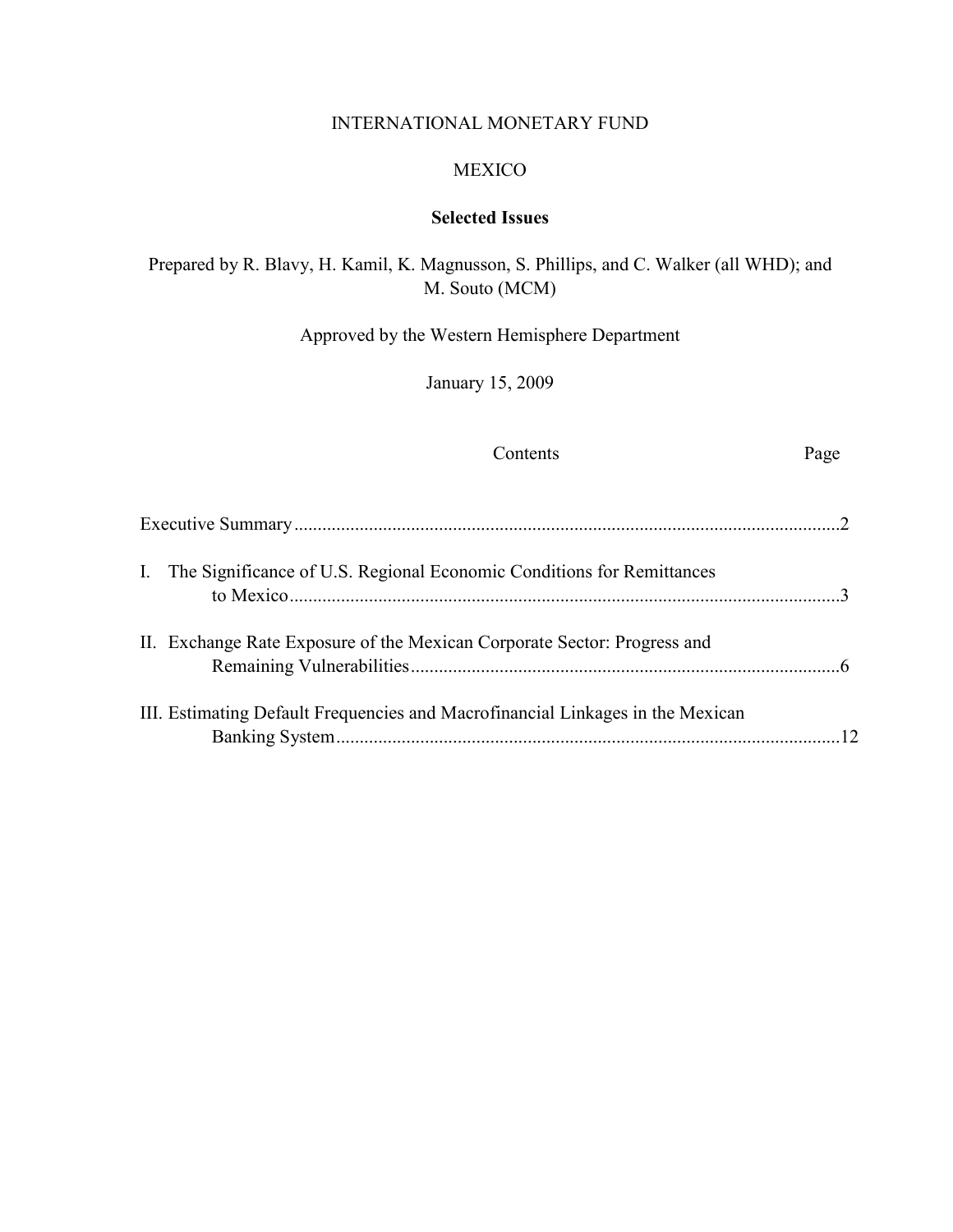#### **EXECUTIVE SUMMARY**

1. This Selected Issues paper provides further background on analytical work discussed in the Staff Report for the Mexico 2008 Article IV Consultation.

2. *The Significance of U.S. Regional Economic Conditions for Remittances to Mexico*. Chapter I's statistical analysis shows that workers' remittances to Mexico are indeed sensitive to economic conditions in certain parts of the United States—but not necessarily to the overall U.S. economy's business cycle. Because the majority of persons likely to send remittances to Mexico are geographically concentrated in a small number of the 50 U.S. states, and because business cycles can be quite heterogeneous across those states, it turns out that the overall U.S. business cycle does little to explain fluctuations in remittances to Mexico. However, employment conditions in some parts of the U.S.—including especially California, Texas and other states bordering Mexico—go a long way to explain fluctuations in remittances. The analysis also finds that remittances are particularly sensitive to employment conditions in the U.S. construction sector. The results confirm that remittances are a potential channel of transmission of external shocks from the U.S. to Mexico.

3. *Exchange Rate Exposure of the Mexican Corporate Sector: Progress and Remaining Vulnerabilities*. Chapter II examines the currency risk exposure of non-financial corporates in Mexico, with reference also to several other countries. Drawing on publicly-available data, the study finds that in general Mexican companies' exposure to peso depreciation has been reduced substantially over the years; if anything, exposure to peso *appreciation* has grown. A second approach, based on the reactions of stock prices to peso fluctuations, also suggests that exposure to peso depreciation has declined over time. The chapter cautions, however, that publicly available data, and information utilized by stock market participants, may not give a complete picture of corporates' positions, particularly with regard to derivatives. This possibility is highlighted by recent cases in which unusual movements of the peso/dollar exchange rate triggered large losses for a number of firms. The chapter reviews this episode and what has been learned from it, concluding that markets were surprised by these companies' exposures, and suggests some policy lessons.

4. *Examining Macro-financial Linkages in the Mexican Banking Sector Using Estimated Credit Risk Indicators*. Chapter III studies the condition of the Mexican banking sector, and the macro-financial factors that affect it. The methodology, based on Merton's contingent claims framework, constructs and estimates indicators of bank credit risk, such as the probability that a bank will default on its debt. While the chapter cautions against interpreting the levels of such estimated credit risk indicators literally, it finds that they do move in a sensible way over time. The indicators are also found to be correlated with traditional financial stability indicators such as NPLs, and moreover to be leading indicators of NPLs. This suggests that the new indicators can be a useful addition to the toolkit for analysis of banks' condition and also help understanding the macro-financial factors that affect banks. On the latter, the bank finds linkages to external financial market volatility, domestic interest rates, and economic activity.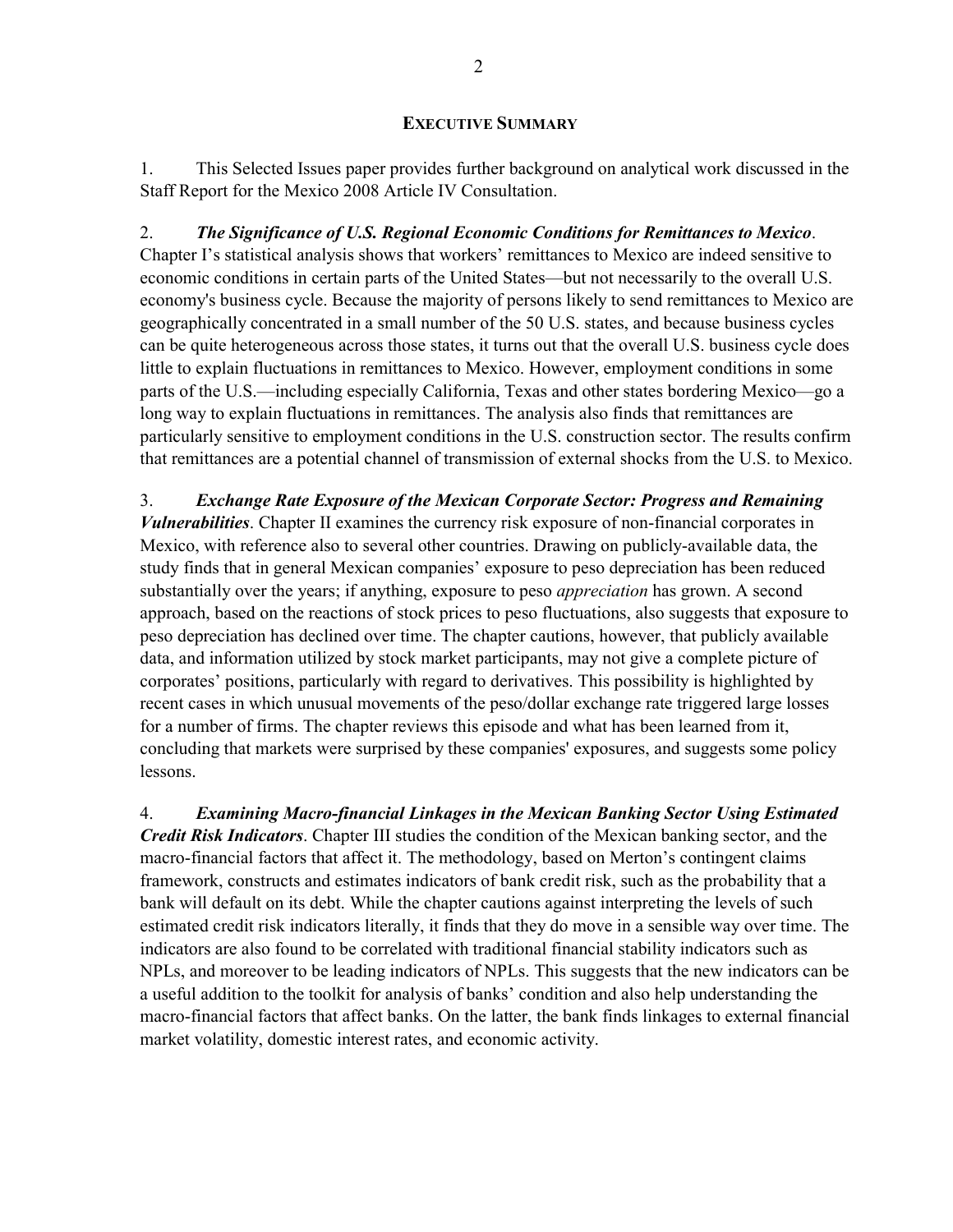### **I. THE SIGNIFICANCE OF U.S. REGIONAL ECONOMIC CONDITIONS FOR REMITTANCES TO MEXICO**<sup>1</sup>

1. **Are remittances to Mexico sensitive to the U.S. business cycle, so that they represent a channel of transmission of external shocks from the U.S. to Mexico?** If so, why have previous studies had difficulty confirming such a linkage? And do remittances respond to economic fluctuations in Mexico, in a manner that represents a buffering mechanism to adverse shocks?

## 2. **This chapter summarizes a recent econometric investigation (Magnusson, 2008) of the cyclical determinants of remittances to Mexico**. The key results are:

- The aggregate U.S. business cycle is not necessarily relevant for remittances.
- However, remittances to Mexico do show a significant relationship with employment conditions in certain regions of the U.S. Moreover, employment conditions in the U.S. construction sector seem to be especially important.
- At the same time, some evidence suggests that remittances from the U.S. respond positively to a fall in income back home in Mexico. There are also some signs that remittances are positively affected by a depreciation of the peso.

3. **To explain why the aggregate U.S. business cycle does little to explain fluctuations in remittances to Mexico, the study emphasizes two essential facts**: (i) the majority of persons likely to send remittances to Mexico are geographically concentrated in a small number of U.S. states, and (ii) business cycle conditions can be quite heterogeneous across states. In particular:

• *The location of remitters within the U.S. is not uniform*. Although data on the location of persons sending remittances to Mexico is not available, there is good reason to believe these persons to be relatively concentrated in certain U.S. states. The distribution of remitters across the U.S. is likely to resemble the distribution of the U.S. Hispanic population (since Mexicans represent about 2/3 of that group). The geographical pattern of issuance of *matricula consular* identity cards by Mexican consulates in the U.S. also supports this idea. In both distributions, California and Texas are especially important, and the four U.S-Mexico border states together account for more than 60 percent of the respective totals.

<sup>&</sup>lt;sup>1</sup> Prepared by Kristin Magnusson. This chapter summarizes findings of a paper prepared by Ms. Magnusson while visiting the IMF's Western Hemisphere Department in 2008 ("The Impact of U.S. Regional Business") Cycles on Remittances to Latin America", mimeo, IMF/Stockholm School of Economics). More detailed information can be requested at this address: Kristin.Magnusson@hhs.se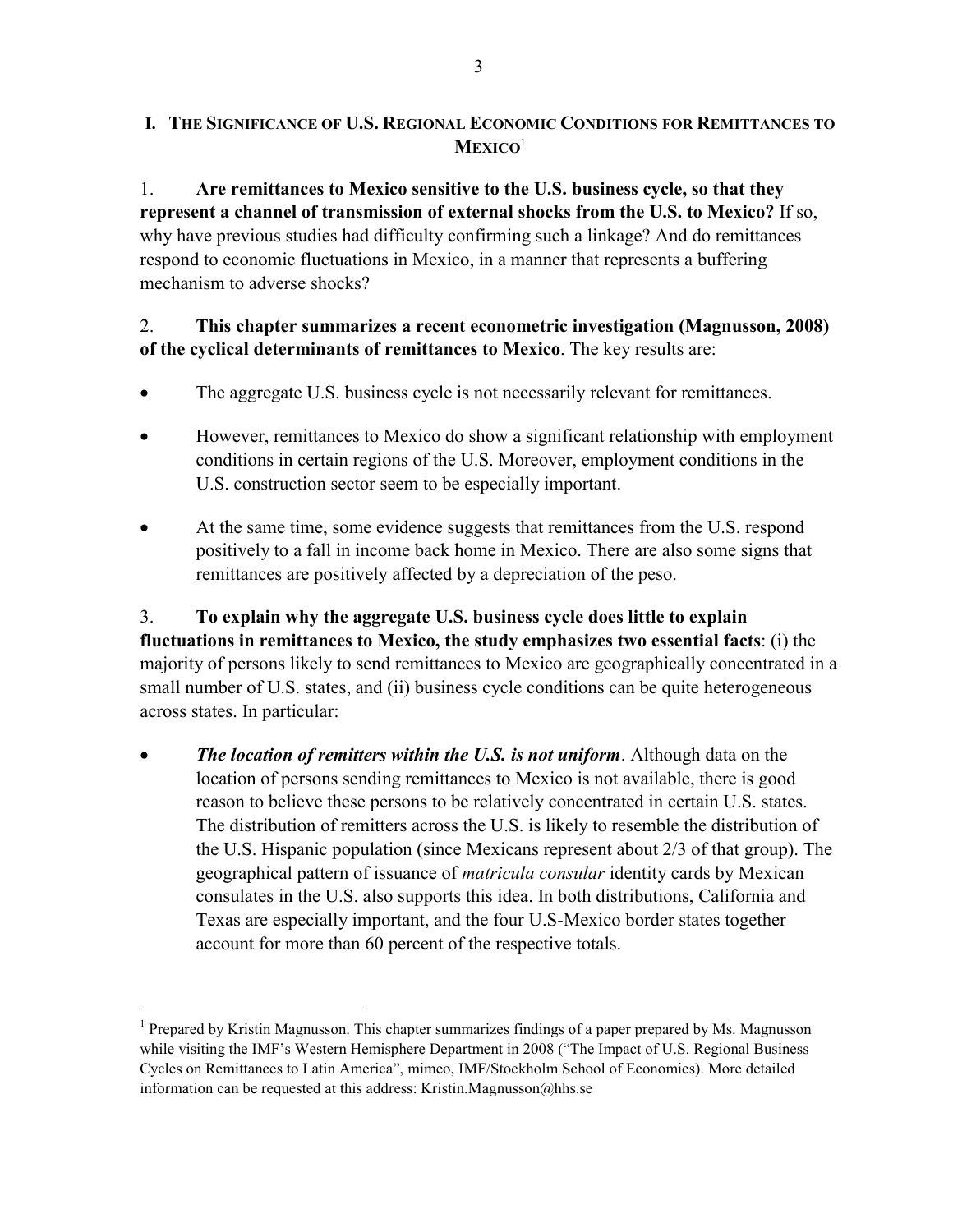• *Regional business cycles can vary substantially within the U.S.* To highlight this point, the study compares employment conditions in California (which has by far the highest Mexican population density of any U.S. state, in addition to being the most populous state) with the same variable in each of the other U.S. states. As apparent from Figure 1, employment in some states is highly correlated with employment in California. However, California's correlation with aggregate U.S. employment is below +0.5, and its correlation with many other states is much less, or even negative.



#### **Figure 1. Correlations Between Employment Cycle in California and Other U.S. States**

X-axis: Comovement between California, other U.S. states and total U.S. employment, ordered by magnitude. Y-axis: Size of correlation coefficient. Source: U.S. Bureau of Labor Statistics, Current Employment Survey. Note: Correlations are contemporaneous and between cyclical components of HP-filtered and logged data.

#### **Locating the Linkages: Where are the U.S. Determinants of Remittances to Mexico?**

4. **Together, the above stylized facts explain why previous econometric studies have not found a systematic link between the U.S. business cycle and remittances to Mexico**: the aggregate U.S. business cycle contains a substantial amount of "noise" from states and regions that are of little importance to remitters' income.

5. **To address this problem, Magnusson (2008) constructs a "Mexican-weighted" index of U.S. employment conditions**. That is, state-level employment data is aggregated after first applying weights for each state's share of the U.S. Hispanic population. Although this index can only be an imperfect proxy for remitters' employment conditions, it turns out to be positively and significantly associated with remittances to Mexico—while total U.S. employment is not. In a second approach, a simple aggregate of employment in the U.S.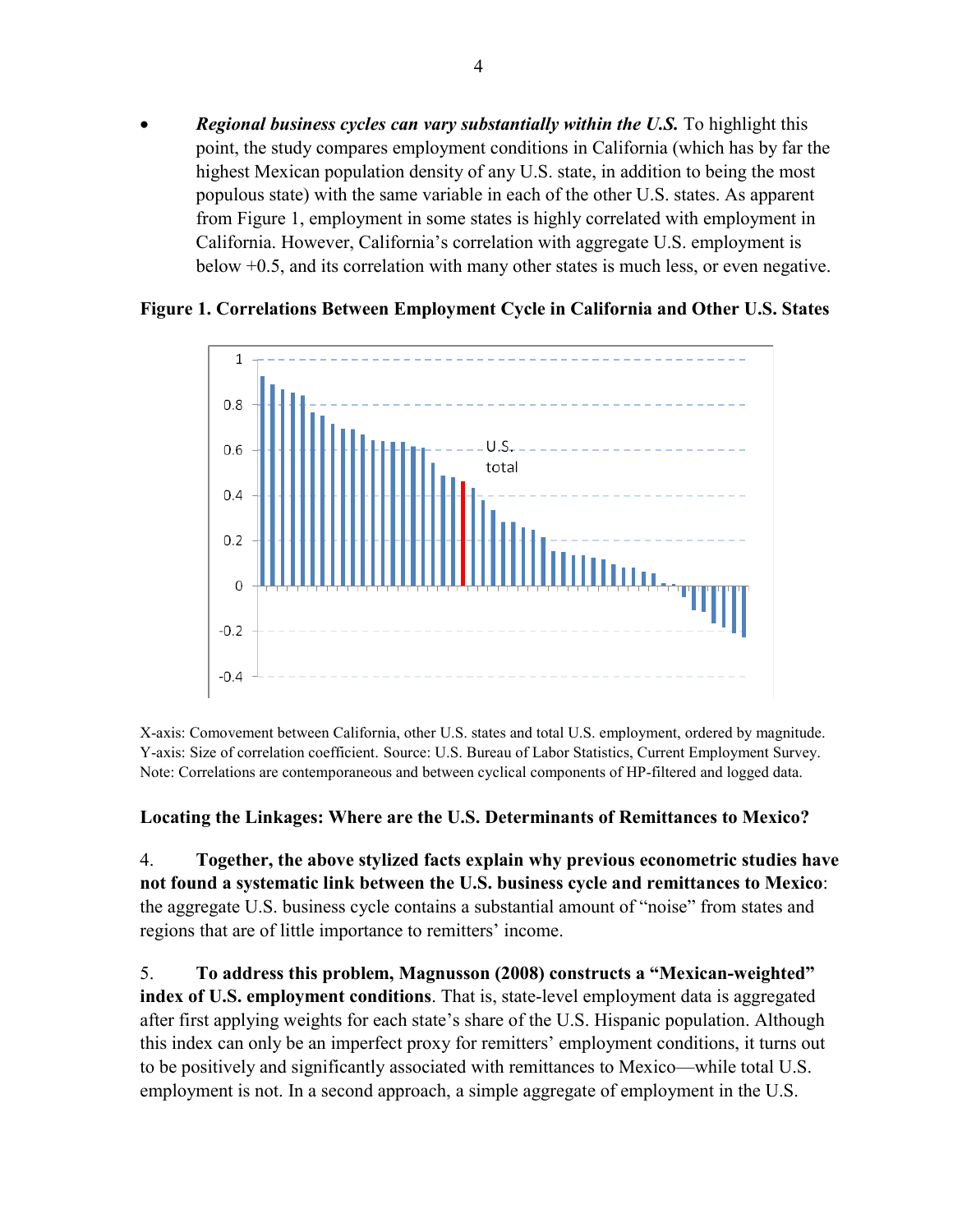states bordering Mexico also turns out be significantly positively related to remittances, even when controlling for the aggregate U.S. business cycle.

# **How Strong are the U.S. Linkages to Remittances Received by Mexico?**

6. **When the aggregate U.S. economy experiences a downturn, the effect on remittances to Mexico will depend on whether conditions in certain parts of the U.S. are moving in line with the aggregate U.S. economy**. Magnusson (2008) also shows that the effect will depend on sectoral performance—especially on whether employment in the construction sector is doing better or worse than overall U.S. employment.

7. **The results of this study suggest that a 1 percent decline in "Mexican-weighted" total employment seems to reduce remittances by 2 percent (other variables constant)**. A 1 percent decline in Mexican-weighted construction sector employment seems to reduce remittances by 11 percent.

# **What are the Implications for Mexico of a Downturn in Remittances?**

8. **Remittances to Mexico are large enough to be of macroeconomic and social significance to the country**. Remittances are especially important for certain regions of Mexico with high rates of emigration, and for many low-income households where they may constitute a sizable share of total income. Moreover, because there is likely to be a high propensity to consume out of income from remittances, a decline in such income is likely to have a non-negligible impact on domestic demand and economic activity.

9. **To put this downside risk in perspective, it should be noted that annual remittances to Mexico––although among the world's highest in dollar terms––are in the neighborhood of 2½ percent of GDP**. The aggregate Mexican economy therefore has much less to lose from a decline in remittances than do some other countries, where remittances can be 20 percent of GDP or more.

10. **Moreover, the study finds some evidence—although not as strong—of two potentially mitigating factors**. Controlling for the effect of U.S. employment fluctuations, it seems that remittances to Mexico respond positively to deteriorating economic conditions back home in Mexico, providing some buffer to the shock coming from the U.S. Also, there is some sign that remittances respond positively to a depreciation of the peso, and so could help to cushion or mitigate adverse external shocks.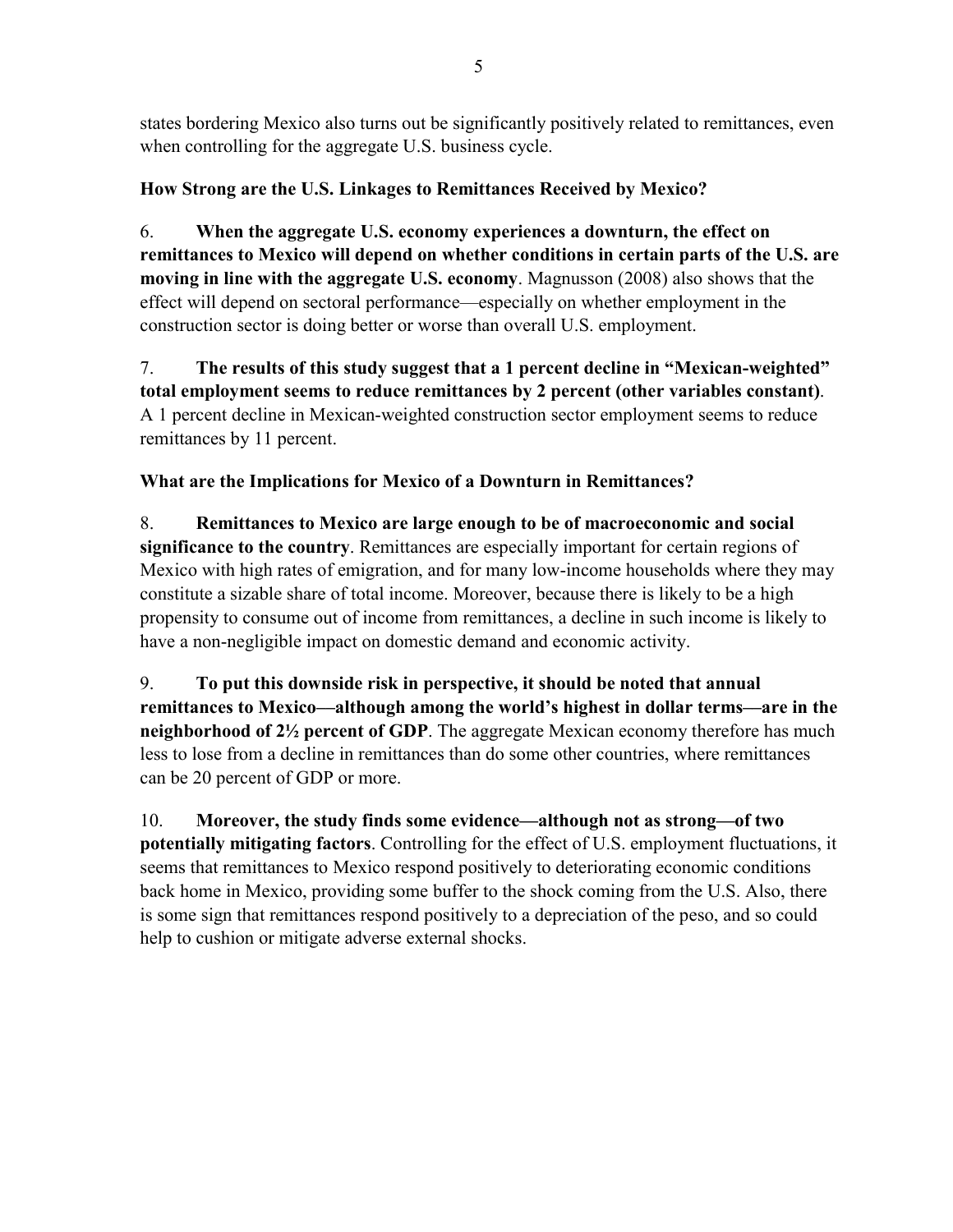## **II. EXCHANGE RATE EXPOSURE OF THE MEXICAN CORPORATE SECTOR: PROGRESS AND REMAINING VULNERABILITIES 2**

**Sharp Decline in Foreign Currency Debt**

11. **The goal of reducing exposure to risk of currency depreciation has received much attention over the last decade**. It is well-known that countries such as Mexico have made great progress on this front, most notably on the part of the public sector. Moreover, Mexican banks are subject to close regulations limiting their exposure to currency movements (in both directions). Assessing the currency risk exposure of the nonfinancial private sector, however, tends to be more difficult, as exposures can differ across companies and are not subject to regulatory limits.

12. **A recent IMF study (Kamil and Sutton, 2008) shows that over the last decade, listed firms in Mexico and Brazil have** 

1





8

13

18

23







**cut their vulnerability to exchange rate risk by reducing currency mismatches in their balance sheets**. Firms have relied less on foreign currency financing and those with such financing have been more likely to have natural hedges such as dollar export earnings and dollar assets to offset the currency risk arising from their dollar debts.

13. **In that favorable context, recent losses on currency derivatives held by firms in Mexico and Brazil have been one of the unwelcome surprises of the global financial crisis**. The financial turbulence in October 2008 revealed substantial off-balance-sheet currency exposures associated with "overhedged" or speculative derivative positions in a number of large corporations.

 $2$  Prepared by Herman Kamil and Chris Walker. The discussion here builds on the analysis presented in the IMF's Regional Economic Outlook for the Western Hemisphere (Chapter 5), October 2008, prepared by Herman Kamil and Ben Sutton.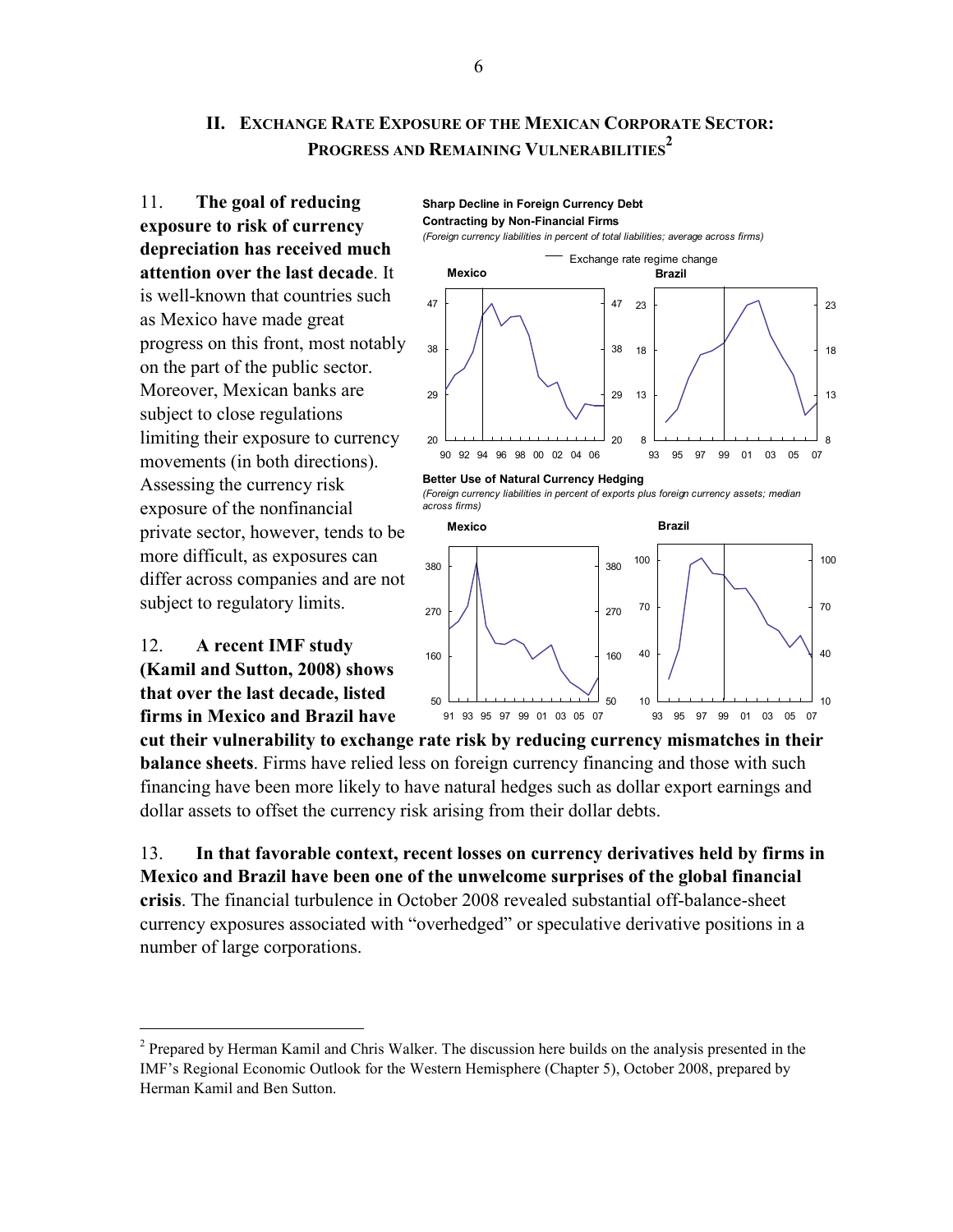14. **Currency derivative exposures reported by firms in Mexico often involved currency options, either traded directly by the firm or embedded in a contract, bought from global investment banks and settled in the offshore OTC markets**. These positions reportedly were taken with the aim of profiting from local currency appreciation, interest rate differentials, or both. Many of the trades were undertaken during a period of unusually low peso volatility. The low realized volatility of the Mexican peso (MXN) tended to lower expectations for future volatility, and so worked to reduce both implied volatility and the price of option premiums. Given the use of options in the creation of the structured products sold to exporters, many of the resulting positions had nonlinear payoff structures whereby losses accumulated more rapidly after local currencies depreciated past a certain strike price.<sup>3</sup> When market volatility jumped after the September 2008 Lehman Brothers bankruptcy, many of these positions came to light as the holders scrambled to meet their margin calls.



**Implied Volatilities from Currency Options Prices**

1

 $3$  While there was a large variety of complex contracts, the common feature among them was that these companies would have the right to sell U.S. dollars (USD) at above-market prices (clients were long USD put options when USD/MXN traded below specified strikes), but the obligation to sell USD at below-market levels precisely when the MXN was trading weak vis-à-vis the USD (i.e., these structures normally specified levels above which clients would become short USD call options). Furthermore, as a means to reduce upfront costs, these structures involved small notional amounts to profit from MXN appreciation moves, but larger notional amounts when MXN depreciated against the USD.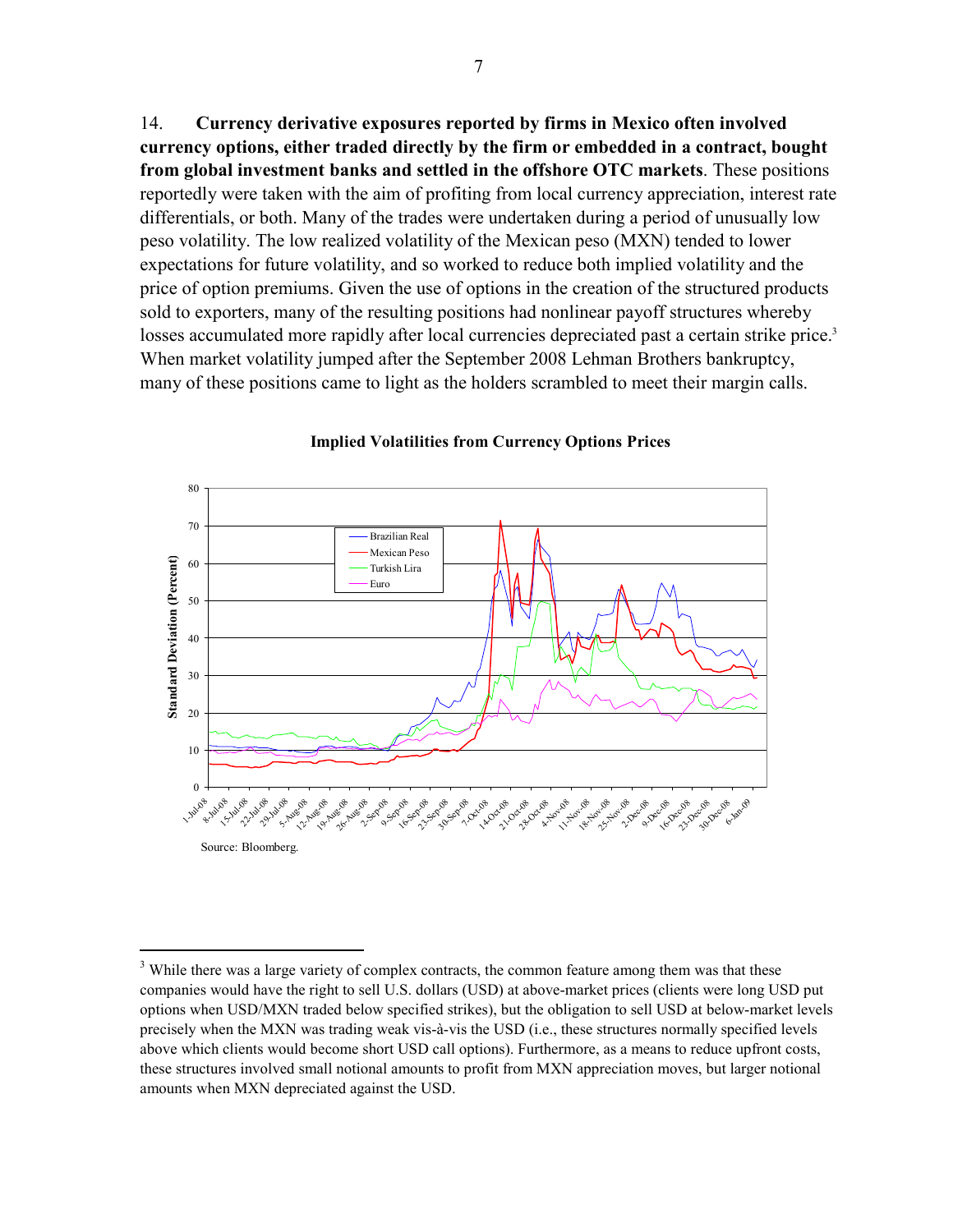15. **These exposures in Mexico were similar in structure to other types of risky currency derivative trades identified in Brazil, and also South Korea**. In all three countries, some corporates entered into levered option structures, either as an outright bet against depreciation of the domestic currency or as a source of cheaper but riskier funding. While these transactions were profitable when the domestic currency was appreciating, or for as long as exchange rates did not fluctuate too much, losses did mount suddenly when the currencies depreciated sharply in the face of a global risk repricing.4

16. **The magnitude of companies' losses on currency positions is difficult to know precisely, but in countries such as Brazil and Mexico it was large enough to prompt a significant response from the central banks**. Exposure to currency risk through derivatives led to financial stresses and threatened to trigger a potential amplification of currency depreciation, as firms increased their demand for dollars when asked by their counterparties for additional collateral to cover their mark-to-market losses. In Mexico, it appears that the biggest losses were by Comercial Mexicana (Comerci), Gruma, Vitro, Cemex and Alfa. There has been one bankruptcy filing (Comerci), and several work-outs are actively in process. The large losses on currency positions, led to an extraordinary demand for dollars. This prompted the Bank of Mexico to intervene in the FX market, for the first time in a decade, to relieve liquidity pressures, selling about 10 percent of its international reserves in a 3-day period. The special intervention measure was designed to meet an exceptional demand for dollars that had resulted from the recent derivatives losses of a number of large companies, rather than at permanently preventing a depreciation of the domestic currency.

17. **Market participants seem to have been caught by surprise by the large open FX derivative position of some corporates**. The stock market reaction after the announcement by some firms of heavy losses on derivative positions suggests that the currency exposure to derivative positions was "news" to the market—at least for many of the firms that suffered significant losses. To gauge a firm's overall foreign currency exposure as priced by the market on the eve of the mid-September 2008 Lehman Brothers bankruptcy, we estimated the contemporaneous impact of exchange rate movements on a firm's stock-market valuation. <sup>5</sup> Stock prices' reaction to exchange rate changes should, in principle, summarize

1

<sup>&</sup>lt;sup>4</sup> In Korea, in a common arrangement sometimes described as a "knock-in knock-out" (KIKO) structure, an exporter would receive an at-the-money call option that would pay off when the local currency appreciated. In lieu of paying the premium for this benefit, however, the exporter would write one or more out-of-the-money put options on the currency. While the put options would require the exporter to make payment in the event of a currency depreciation past a certain strike price, at the time that the options were written the currencies in question had all gone through sustained periods of appreciation. As a result, many market participants believed that any bouts of depreciation would be small and temporary, and would not reach the strike (knock-out) prices in the hedging structures.

 $<sup>5</sup>$  In estimating the effect of exchange rates on firms' stock prices, controls are introduced to account for other</sup> factors that may simultaneously affect the value of the firm, such as world stock market returns and world commodity prices (see Chapter 5 of the IMF's October 2008 *Regional Economic Outlook for the Western Hemisphere* for more details on the methodology). Note that this estimation assumes a linear relationship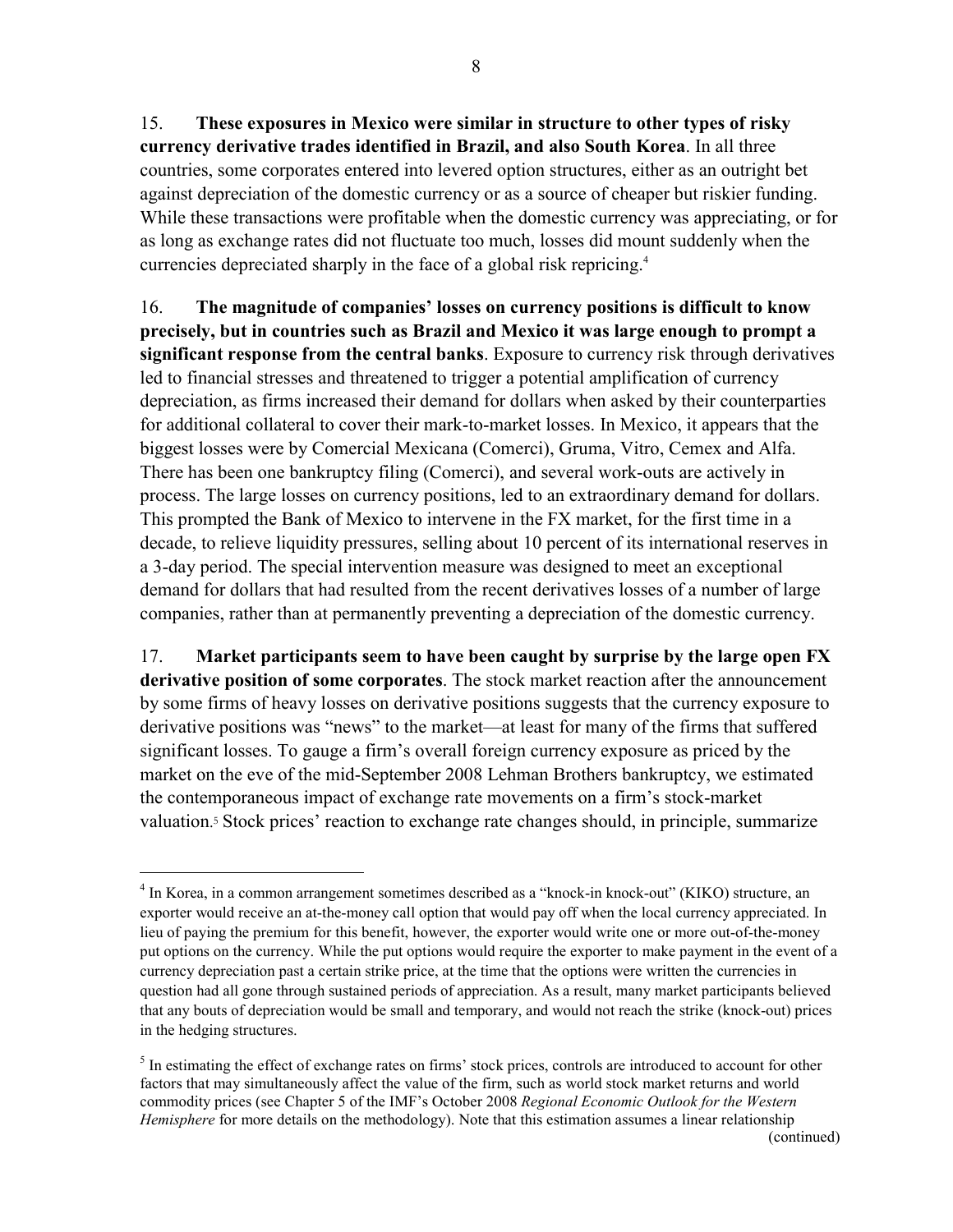the multiple channels through which exchange rate fluctuations can affect firms' value, including derivatives positions. Our results suggest that only two of the five firms reported to have had significant derivative losses exhibited a negative stock market perception of exchange rate exposure (i.e, nominal share values are adversely affected by a depreciation) in the run-up to the October crisis.

# 18. **To what extent has the risk associated with these currency-based structures diminished?** While we cannot answer this question with certainty, currency options prices can provide information about the perceived risk of a sudden unwind. Because a company seeking to limit the damage from a short dollar position could cap its losses by purchasing local currency puts (i.e., dollar calls) the relative price of puts versus calls—known as a "risk" reversal"––can provide a gauge of market anxiety. As shown in the chart, this measure reached very high levels for Brazil and Mexico in late October, but rose only negligibly in the case of the euro, and moderately in the case of Turkey, where such currency-based structures were reportedly not as much of an issue. Subsequently, much of this increase was undone in December.

#### **Risk Reversals**



Note: Risk reversals show asymmetry in options prices. The greater the price of local currency puts relative to local currency calls, the higher the risk reversal, and the higher the relative price of insuring against local currency depreciation.

Source: Bloomberg.

1

between stock returns and exchange rates, whereas some of the FX effects may be non-linear (for example, due to the nature of hedging contracts).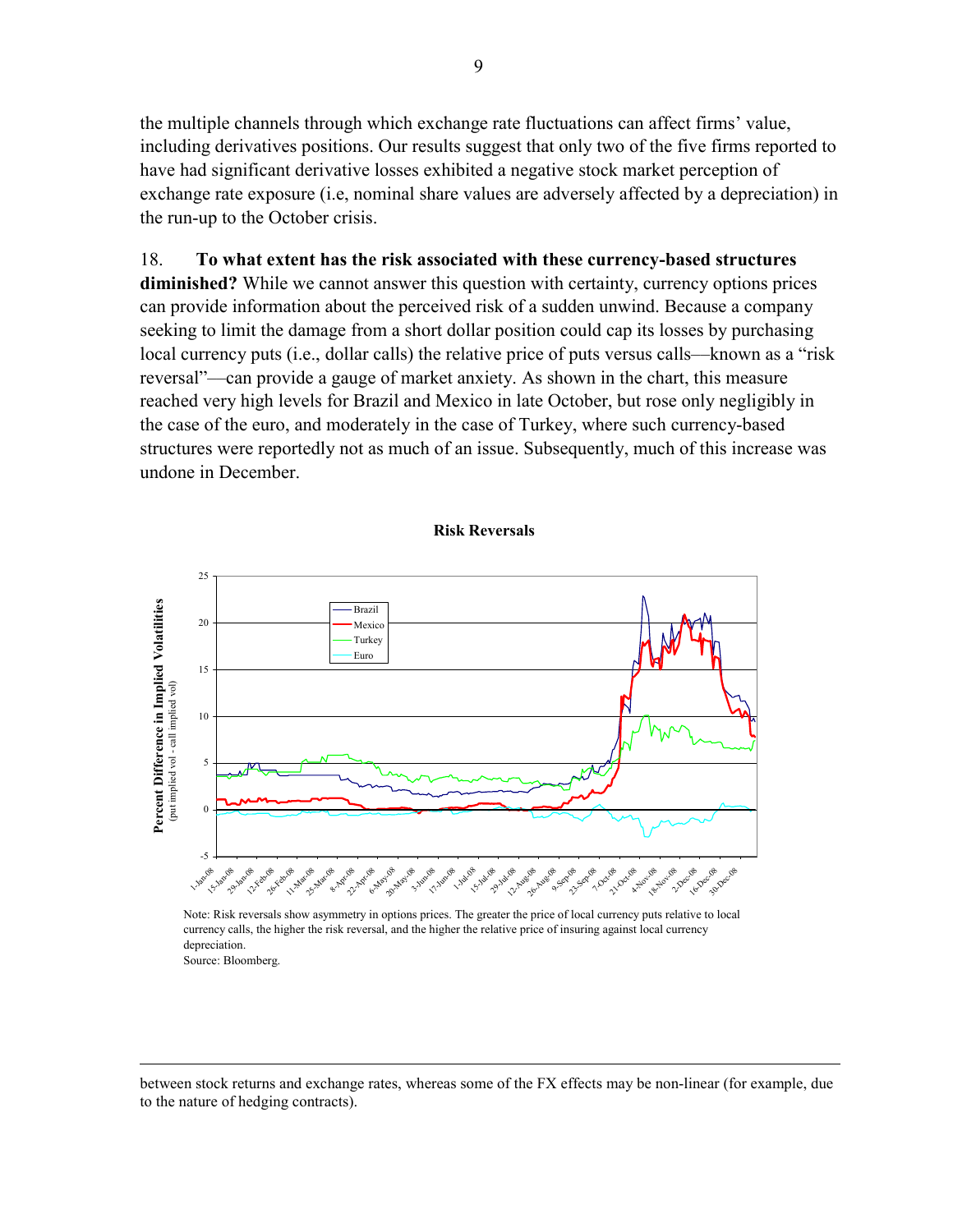#### **Adjusted Risk Reversals**



Note: Adjusted risk reversals are obtained by regressing the risk reversal measure on the corresponding average implied volatility. The indicators shown are the residuals from the regressions. Source: Bloomberg.

19. **In the cases of Mexico and Brazil, the degree of market stress signaled by risk reversals recently differed from the stress shown by other indicators of risk appetite**. In fact there is some correlation between risk reversals and more general market measures of risk appetite such as currency implied volatilities or the VIX equity market volatility index, so we also consider an "adjusted" risk reversal measure (obtained by regressing the above risk reversal measure on the corresponding implied volatility, and using the resulting unexplained residual as the indicator). The adjusted measures still show a substantial increase in implied demand for a hedge against depreciation, some weeks after the currency mismatches were being reported. While these measures do not themselves necessarily indicate heavy corporate derivatives exposure, they do show an unusually high demand–– even taking into account the environment of reduced risk appetite––for a hedge against local currency depreciation. However, by the end of 2008, the adjusted measure has returned to near zero for both Mexico and Brazil, pointing to a drop in the relative demand for hedging depreciation risk.

#### **Policy Implications**

20. **Looking across the recent experience of large FX derivatives losses in several emerging market countries, it appears that more and better information will be needed for markets and authorities to better assess in the future any build up of systemic risks associated to derivative trading**. This requires reviewing transparency, disclosure and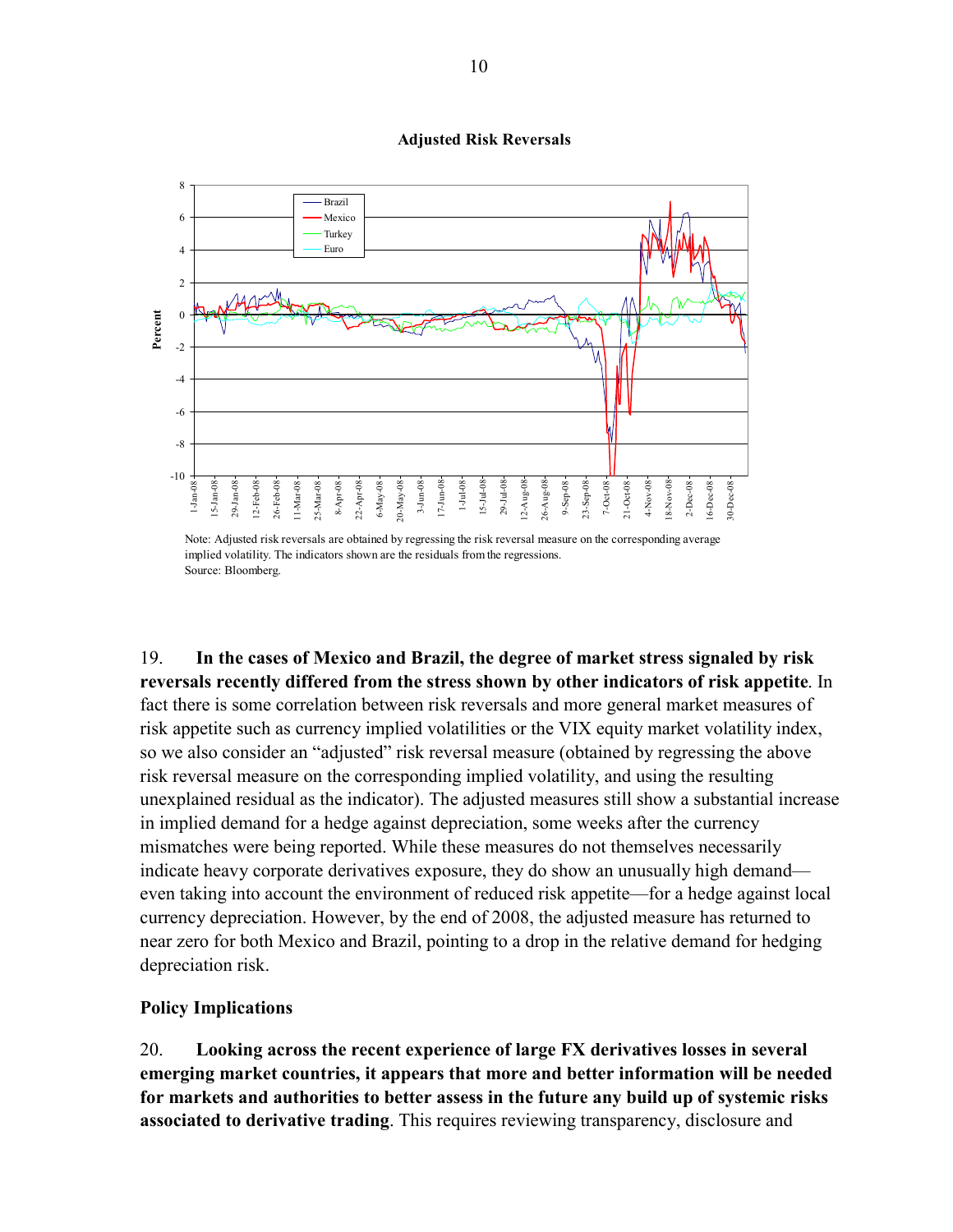reporting rules. Unless accounting standards prevent it, for example, there may often be incentives for companies to engage in "cost-reduction" derivative transactions by hiding the associated risk.Information requirements may also need to better reveal firms' derivative strategies, potential gains and losses under different scenarios, and the kind of collateral being posted. This will be important for the authorities and investors to ascertain how these financial contracts are structured and how well they match the underlying flow of export revenues that they were ostensibly meant to hedge.<sup>6</sup> Such information is essential for investors to impose market discipline when derivatives strategies create excessive risk. In the case of Mexico, the authorities have indicated that they consider that existing derivatives reporting requirements are broadly adequate but that implementation and enforcement must be improved.

#### 21. **Micro-prudential regulation needs to focus on incentives of all relevant players.**

The recent episodes in Mexico and other countries may reflect varying combinations of failures of governance at the firm level (poor risk management), failures of transparency and disclosure from suppliers of instruments (banks that failed to remind options buyers of the embedded risk), and lack of information provided to regulators and markets on the extent of currency exposure associated with derivative positions.<sup>7</sup>

22. **Going forward, a combination of careful monitoring of over-the-counter transactions, and migration of some transactions into regulated exchanges, could work to reduce systemic risk**. There seems to be a good case for tighter oversight and registration of the positions––many of which were over-the-counter––that led to the recent problems. While the Mexican authorities do have mechanisms in place to gather data on onshore transactions (through banks operating domestically), some of the problem relates to offshore transactions, which are generally more difficult to regulate and monitor. In principle, greater international cooperation among regulatory authorities could play an important role in addressing this problem.

<sup>&</sup>lt;sup>6</sup> It is important to note that some of these option structures are very hard to value, which adds a dimension of complexity well beyond simple disclosure. In the Mexican case, many structures were selling protection against volatility and the domestic currency past the strike price of 13 pesos to the dollar, and apparently few believed at the time that this "tail event" was plausible. Reportedly, the perception among local corporations was that "excessively high" levels (vis-à-vis history) of MXN/USD were unlikely, given Mexico's economic fundamental outlook or recent trading ranges. Indeed, history suggested that a scenario in which MXN/USD rose "too much" (e.g., 25 percent or more in a single month) had less than 3 percent probability; on that basis, standard value-at-risk calculations would miss the size of the eventual losses.

 $<sup>7</sup>$  In some cases, activities that began as responsible hedging, e.g., appropriate to exporters' needs, over time</sup> expanded into aggressive speculation, as strong positive returns pulled in more market players and induced bankers to design new investment products to appeal to the new clientele.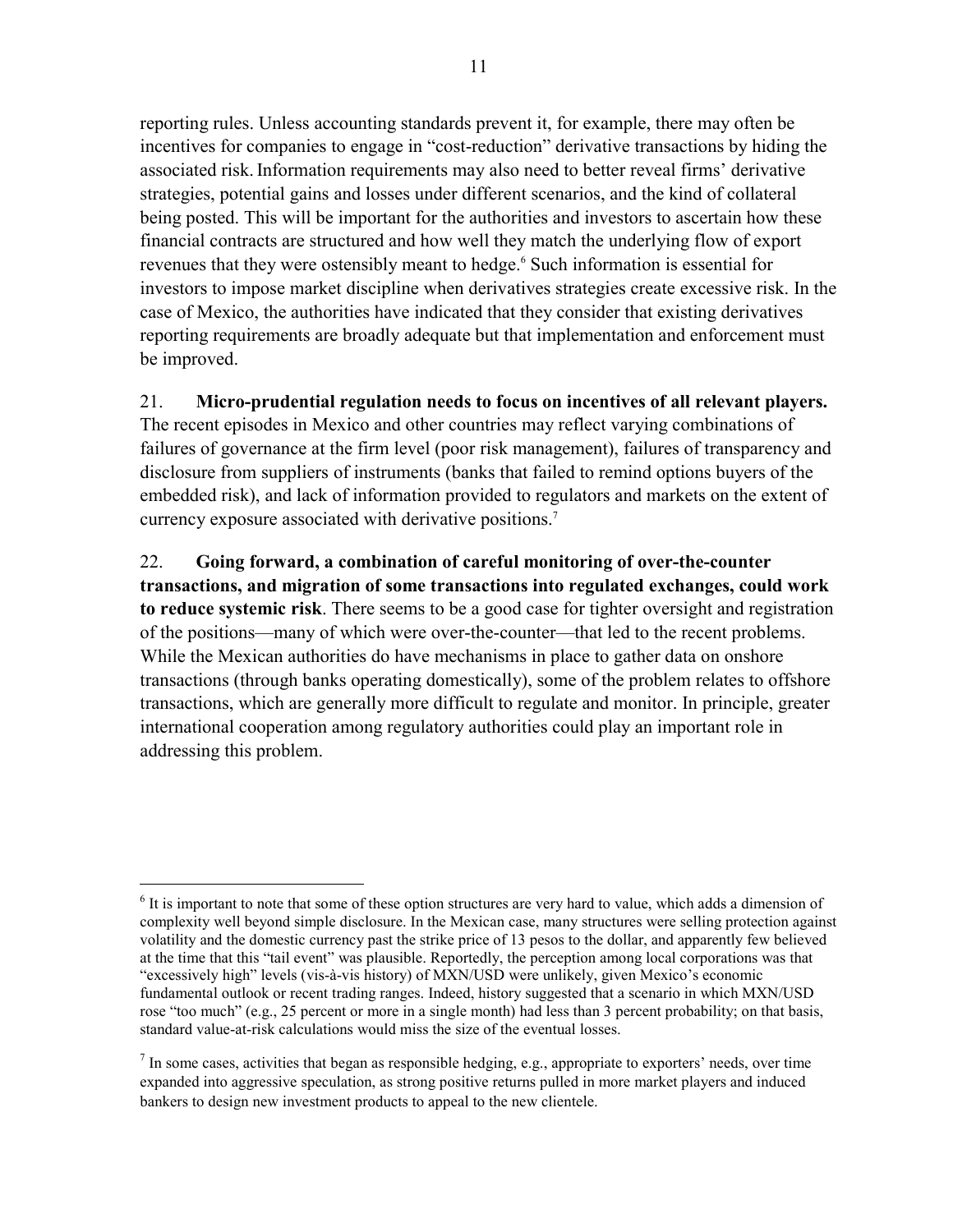#### **III. ESTIMATING DEFAULT FREQUENCES AND MACROFINANCIAL LINKAGES IN THE MEXICAN BANKING SYSTEM8**

23. **This paper uses credit risk indicators estimated using balance sheet data to assess vulnerabilities of the Mexican banking sector—and potential asymmetric effects of large movements in a shock variable**. Our set of estimated credit risk indicators are shown to be leading indicators of traditional financial sector indicators (FSIs), in particular of non-performing loans (NPLs), thereby potentially providing useful early warning signals. External and domestic financial variables, and activity indicators, are found to be significant determinants of financial sector soundness. Individual banks show heterogeneity in their sensitivities to macro-financial variables, possibly reflecting their different business models.

# **A. Background: A Few Stylized Facts About the Mexican Banking System**

- 24. A few characteristics of the Mexican banking sector are important background:
- The banking sector has grown at a fast rate in recent years. This growth was notably driven by consumer and mortgage lending, which both showed high percentage growth rates over the last five years. More recently, consumer lending has slowed, while credit to firms picked up in the last two years.
- Levels of financial intermediation—although increasing—are still low, with bank credit to the private sector substantially lower than in comparator countries. Banking assets are relatively small, with an important share invested in public debt.
- Traditional FSIs reflect the strength of Mexican banks. NPLs are at low levels, around 3 percent overall, although in some categories they have increased sharply recently. Banks are well capitalized—significantly above regulatory requirements and have been highly profitable. Credit expansion has been funded mostly through an expansion of the deposit base, and reliance on external financing is limited.
- The banking sector is highly concentrated and dominated by foreign-owned banks. The six largest banks account for more than 80 percent of banking sector assets—of these banks, five are foreign-owned.
- As suggested by the Bank of Mexico's Report on the Financial System, banks may be classified into four main types, with different business models—large banks (6) with a diversified credit portfolio; small and medium-sized banks (17), lending mostly to SMEs; small subsidiaries of foreign banks (14), mostly operating as investment boutiques; and banks associated with commercial and retail groups (BACCs), which focus on consumer lending. The panorama has evolved in recent years, with new

<sup>&</sup>lt;sup>8</sup> Prepared by Rodolphe Blavy and Marcos Souto.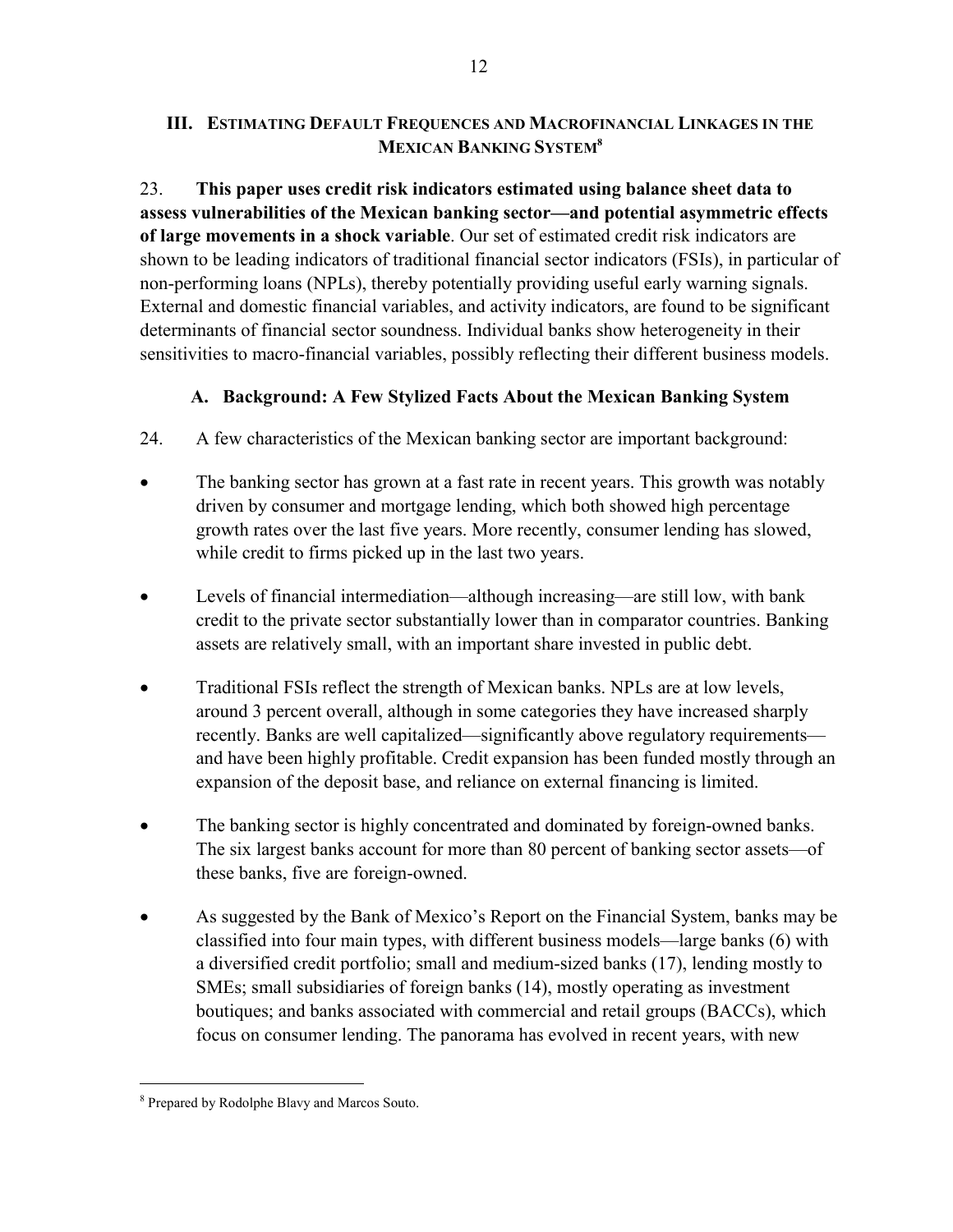entrants and greater competition, focused especially on previously under-banked segments of the population.

25. **These stylized facts help guide our investigation of banks' condition, in particular: what do credit risk indicators suggest, in light of the recent apparent deterioration in credit quality?** In the current context of heightened volatility and global financial turmoil, what is the expected sensitivity of banks to potential shocks, and which types of banks may be more affected by such shocks?

# **B. Application of the Merton Framework to Mexican Banks**

26. The Merton contingent claims framework<sup>9</sup> (1973, 1974) offers important **advantages over traditional balance sheet vulnerability analyses, including by incorporating the role of volatility explicitly**.Changes in risk are especially important in times of stress when small shocks can trigger systemic repercussions. In this framework, a set of credit risk indicators can be estimated, including the *expected default frequency (EDF)* and the *distance-to-distress*, i.e., a measure of how far a firm or bank is from defaulting (for technical details, see Gapen et al., 2004, 2005).

27. **In the case of Mexico, we must use book value data, rather than market**  valuations<sup>10</sup>, to estimate credit risk indicators, because most large banks are not listed **in the Mexican equity market**. This approach has important limitations, including missing the forward-looking nature of market-based information. Acknowledging these, we investigate whether our indicators providing additional information on banking soundness, notably by capturing asset volatility. We use quarterly bank balance sheet data from the CNBV, Mexico's banking supervisory agency, for the December 1997–June 2008 period, for 48 banks.

28. **The credit risk indicators presented here can be considered as a complement to other measures of financial soundness, with some limitations**. We interpret them as indicators rather than as direct estimates of default probabilities. Data limitations (lack of equity market data and high frequency data) restrict the amount of volatility that is captured by the estimated indicators. Further, the 1998–2008 period is characterized by a strong trend component and historically low volatility, possibly imparting a downward bias to the estimated risks.

 $9$  Merton models the equity of a firm as a claim on the contingent value of total assets. That is, in the event of a firm's default, equity holders are junior claimants and will receive either nothing or the difference between total assets and total debt. This payoff structure is similar to that of a call option. So, with market-based information on equity and equity volatility, one can estimate the implied value for assets and assets volatility, using the Black and Scholes option formula. Once assets' value and volatility have been determined, it is then possible to estimate a set of credit risk indicators, including expected default frequency (EDF).

 $10$  As reported in the working paper version of this study, market data is available for a few banks and for those we estimate market-based risk indicators as well. It turns out that market and book value indicators show similar dynamics.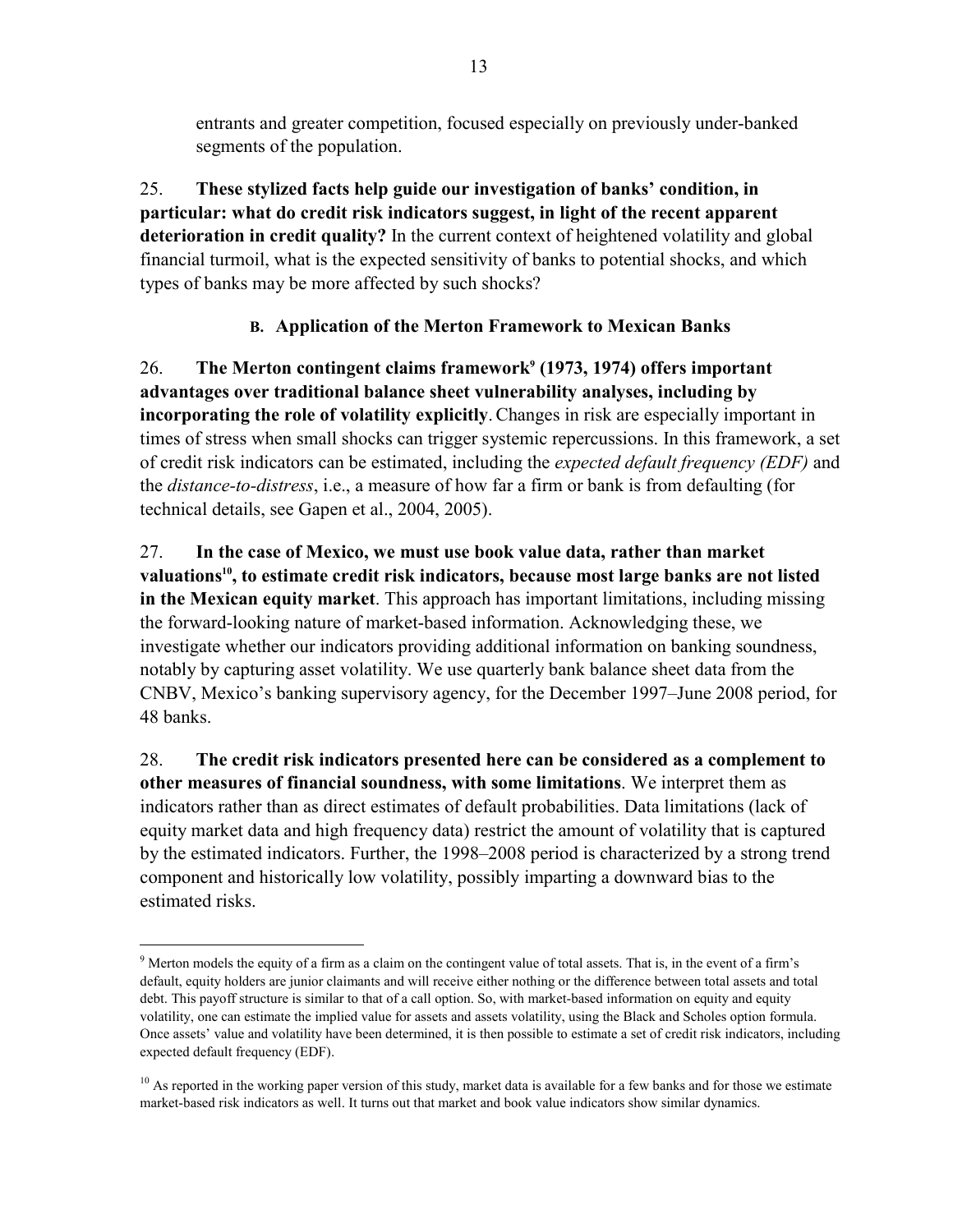#### **C. Main Results**

29. **The estimated credit risk indicators seem to capture key developments in the banking sector** (Figure 1). A trend decline in the riskiness of Mexican banks is observed. The risk measures capture the economic recession of 2001-02 and the uncertainty preceding the 2006 presidential election, and also have risen slightly in recent quarters, a time when traditional indicators have been suggesting some deterioration in credit quality. Overall, the EDF numbers are quite low, although again we caution against interpreting them literally.

30. **We find that the EDF is a leading indicator of some traditional FSIs**. The two variables are closely associated in regression analysis, and moreover the EDF is shown to Granger cause NPLs.

31. **We also find that domestic and external macro-financial variables are closely associated with our indicators of banking soundness, with some heterogeneity across banks**. Global volatility—as captured by the VIX index—and domestic interest rates are significant determinants of the average expected default probability. When looking at individual banks, results vary substantially but domestic activity and U.S. growth are generally associated with lower credit risks, while increased volatility worsens credit risks (Table 1).

32. **Our findings are comparable with similar studies of banks in other emerging markets in Latin America**. Using market data, Dale and Walsh (2008, on Chile), Souto, Tabak, and Vazquez (2008, on Brazil) and Abrego and Souto (2008, on Colombia) find that bank soundness is significantly related to macro-financial variables, while also finding evidence of heterogeneity between banks. Using book-value data, Souto (2008) finds that CCA indicators capture well the episodes of bank stress in Uruguay.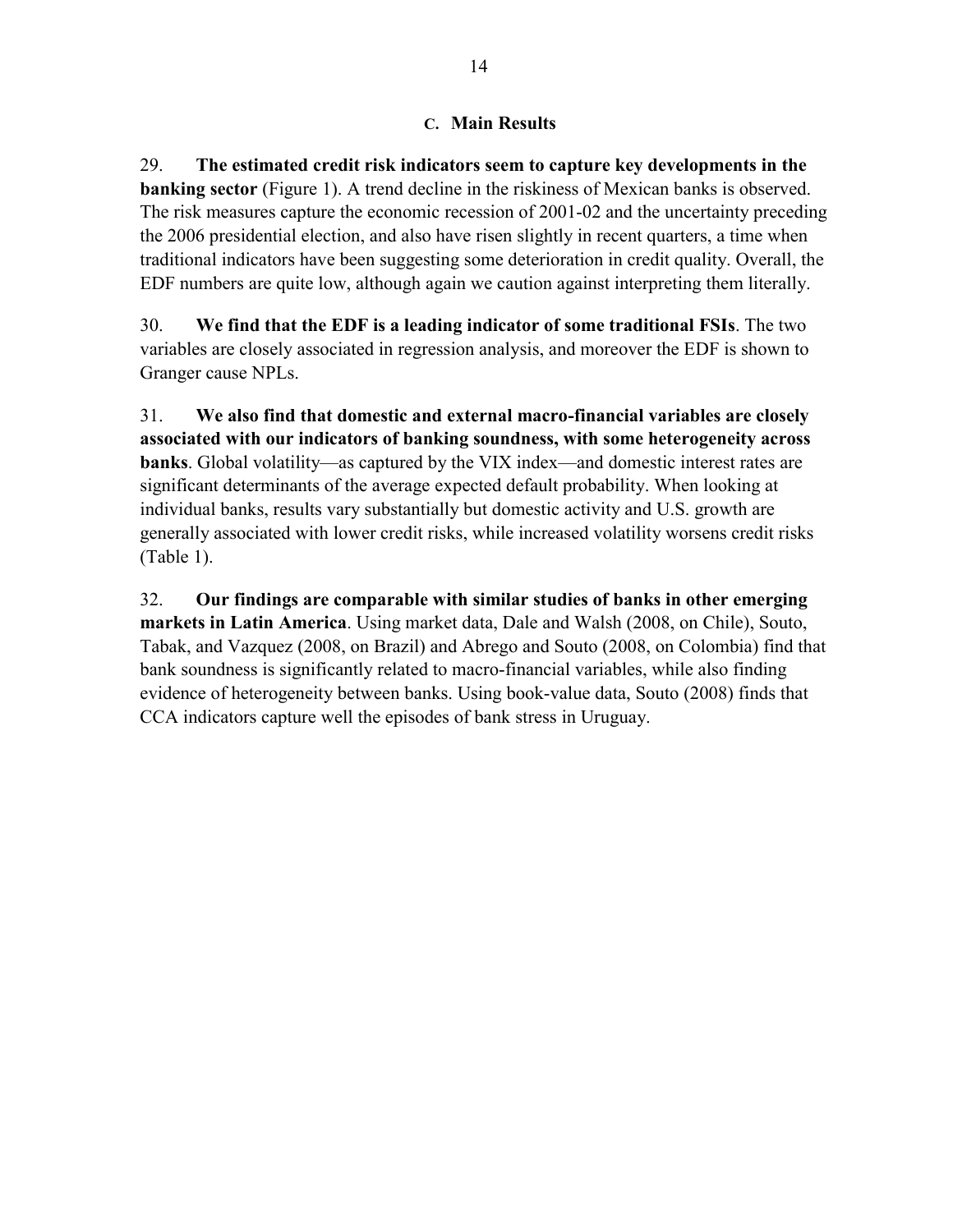#### **References**

- Abrego, L. and M. R. Souto, 2008, "The Colombian Banking Sector A Contingent Claims Analysis," Selected Issues Paper, IMF 2008 Article IV Consultation, forthcoming.
- Blavy, R., and M. R. Souto, 2009, "Estimating Default Frequencies and Macrofinancial Linkages in the Mexican Banking Sector," IMF Working Paper, forthcoming.
- Gapen, Michael T., Dale F. Gray, Cheng Hoon Lim, and Yingbin Xiao, 2005, "Measuring and Analyzing Sovereign Risk with Contingent Claims," IMF Working Paper 05/155, (Washington: International Monetary Fund), available on the web at: http://www.imf.org/external/pubs/ft/wp/2005/wp05155.pdf
- –––––, Michael T., Dale F. Gray, Yingbin Xiao, and Cheng Hoon Lim, 2004, "The Contingent Claims Approach to Corporate Vulnerability Analysis: Estimating Default Risk and Economy-wide Risk Transfer," IMF Working Paper 04/121 (Washington: International Monetary Fund), available on the web at: http://www.imf.org/external/pubs/ft/wp/2004/wp04121.pdf
- Gray, Dale F. and J. Walsh, 2008, "Factor Model for Stress-testing with a Contingent Claims Model of the Chilean Banking System," IMF Working Paper 08/89 (Washington: International Monetary Fund), available on the web at: http://www.imf.org/external/pubs/ft/wp/2008/wp0889.pdf
- Merton, Robert C., 1973, "Theory of Rational Option Pricing," *Bell Journal of Economics and Management Science*, Vol. 4, pp. 141–83.
- \_\_\_\_\_\_, 1974, "On the Pricing of Corporate Debt: The Risk Structure of Interest Rates," *Journal of Finance*, Vol. 29 (May), pp. 449–70.
- Souto, M. R., 2008, "Has the Uruguayan Financial System Become More Resilient to Shocks? An Analysis Adapting the Merton Framework to a Country Without Equity Market Data," IMF Occasional Paper No. 263.
- \_\_\_\_\_\_, B. M. Tabak, and F. Vazquez, 2008, "Linking Financial and Macroeconomic Factors to Credit Risk Indicators of Brazilian Banks" Central Bank of Brazil Working Paper, forthcoming.